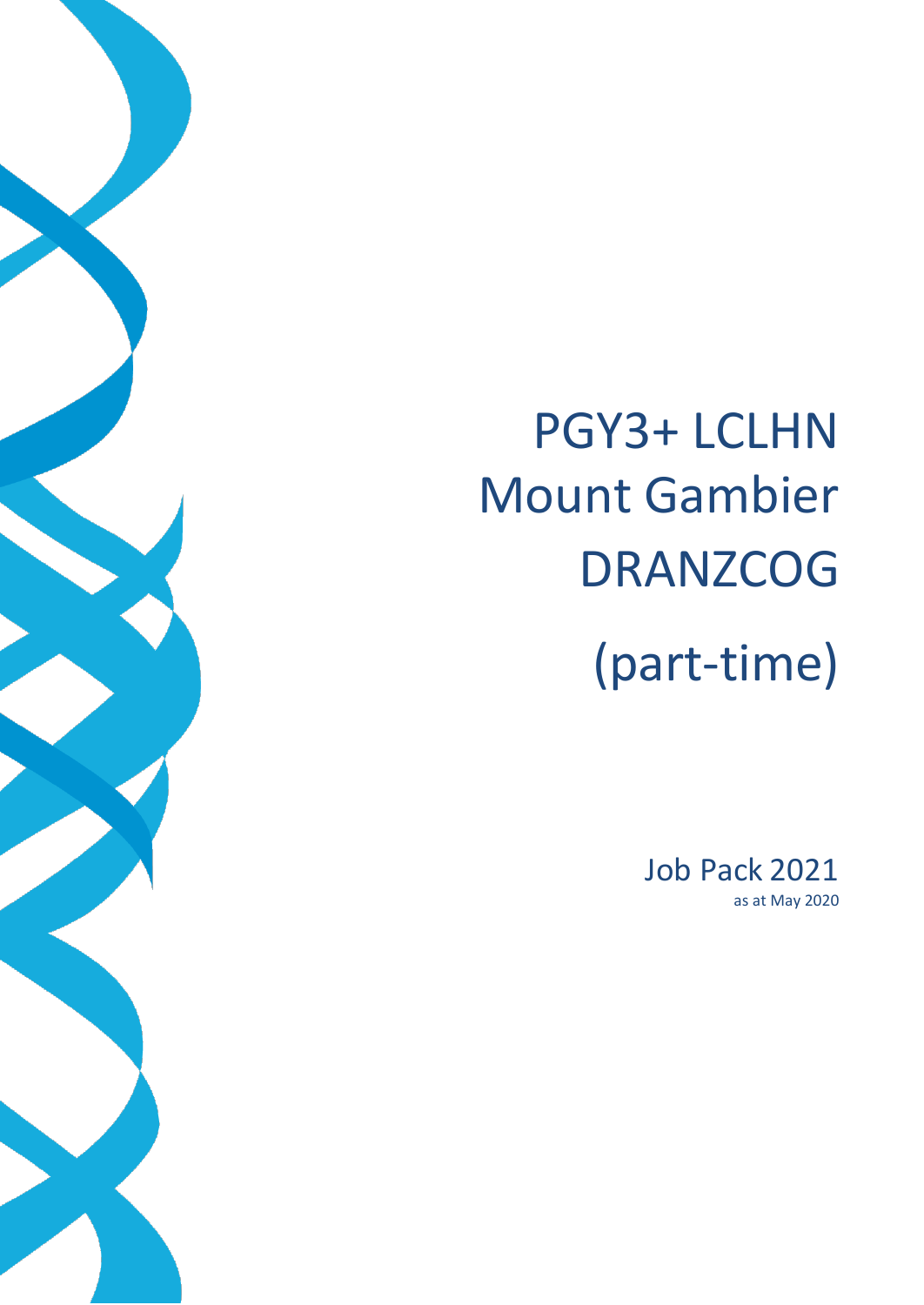# **Table of Contents**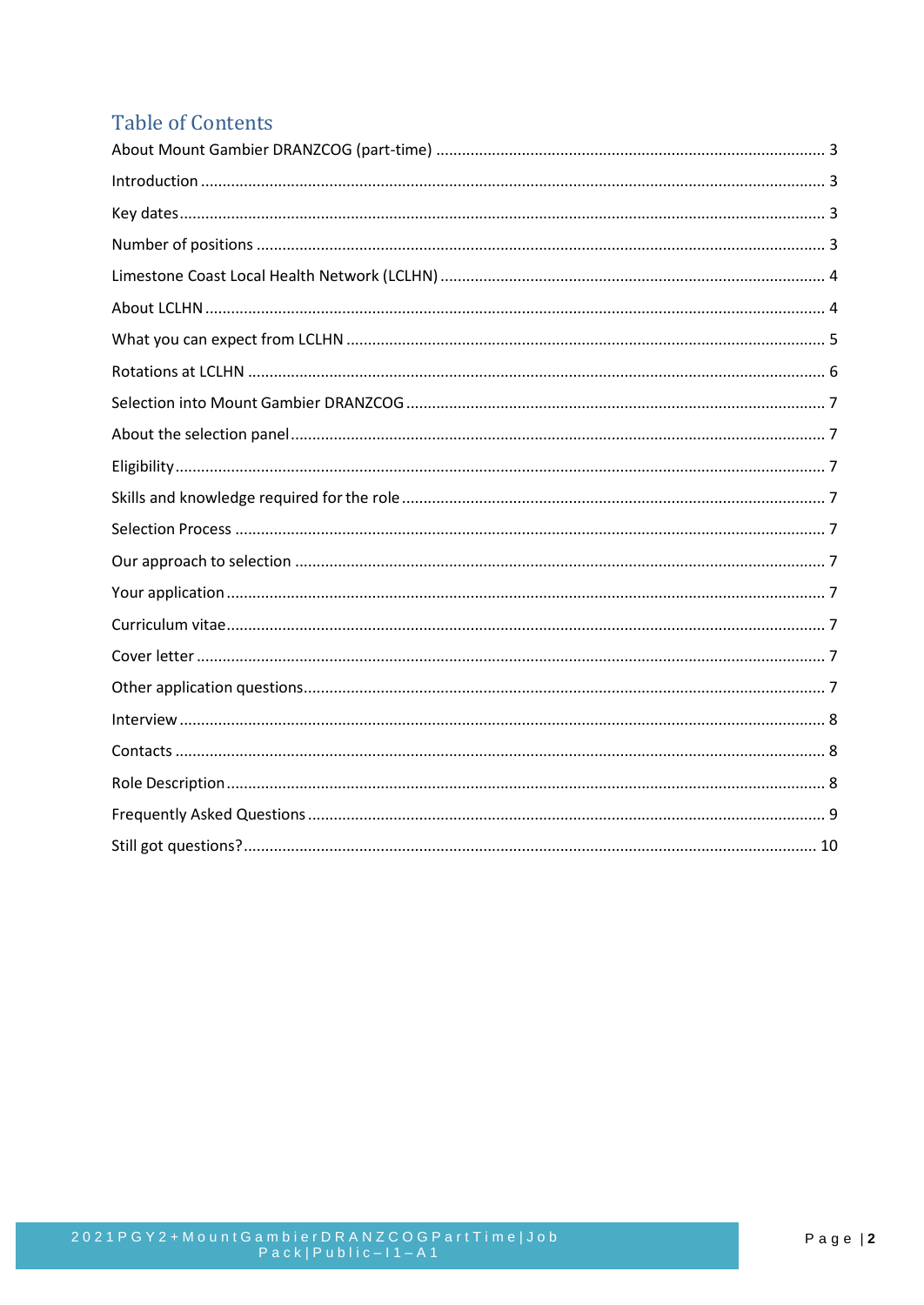# <span id="page-2-0"></span>About Mount Gambier DRANZCOG (part-time)

## Introduction

We invite you to become part of a collegiate, committed, multidiscipline maternity-care team usually consisting of four GP obstetricians, three O&G specialists, an O&G registrar and a wonderful group of experienced and newly qualified midwives. The full-year half-time nature of this role may enable the requisite exposure to obstetrics and gynaecological cases in the rural setting to meet the requirements of Diploma of Rural Australian and New Zealand College of Obstetrics and Gynaecology (DRANZCOG) when combined with working part-time in a general practice which provides comprehensive antenatal care. Usually, however, further time in the role is required to complete the requirements.

This rotation is best undertaken in combination with a half-time General Practice training year through GPEX or an independent pathway with either GP College. Preference is given to applicants committed to rural GP obstetrics. The part-time DRANZCOG position is available to Post-graduate Year 3 and above (PGY3+).

We expect the successful candidate to enrol in the DRANZCOG in preparation for commencing the post and seek to provide tailored support for your training.

## <span id="page-2-1"></span>Key dates

| Applications open:                      | Monday 8 June 2020 (Public Holiday)                                 |
|-----------------------------------------|---------------------------------------------------------------------|
| Application close:                      | Wednesday 1 July 2020 (close at midnight)                           |
| Referee reports close:                  | Wednesday 15 July 2020                                              |
| Shortlisting commences:                 | Thursday 30 July 2020                                               |
| Interviews:                             | <b>TBA</b>                                                          |
| Round 1 results available to            | Thursday 17 September (1 <sup>st</sup> preference matches only)     |
| applicants:                             |                                                                     |
| Round 2 results available to applicants | Thursday 24 September $(2^{nd}$ or higher preference matches)       |
| (excluding general training):           |                                                                     |
| Round 3 results available to applicants | Thursday 1 October (3 <sup>rd</sup> or higher preference matches)   |
| (excluding general training):           |                                                                     |
| Round 4 onwards (including general      | Thursday 8 September (4 <sup>th</sup> or higher preference matches) |
| training):                              |                                                                     |
| Start date of employment:               | Monday 1 February 2021                                              |

## <span id="page-2-2"></span>Number of positions

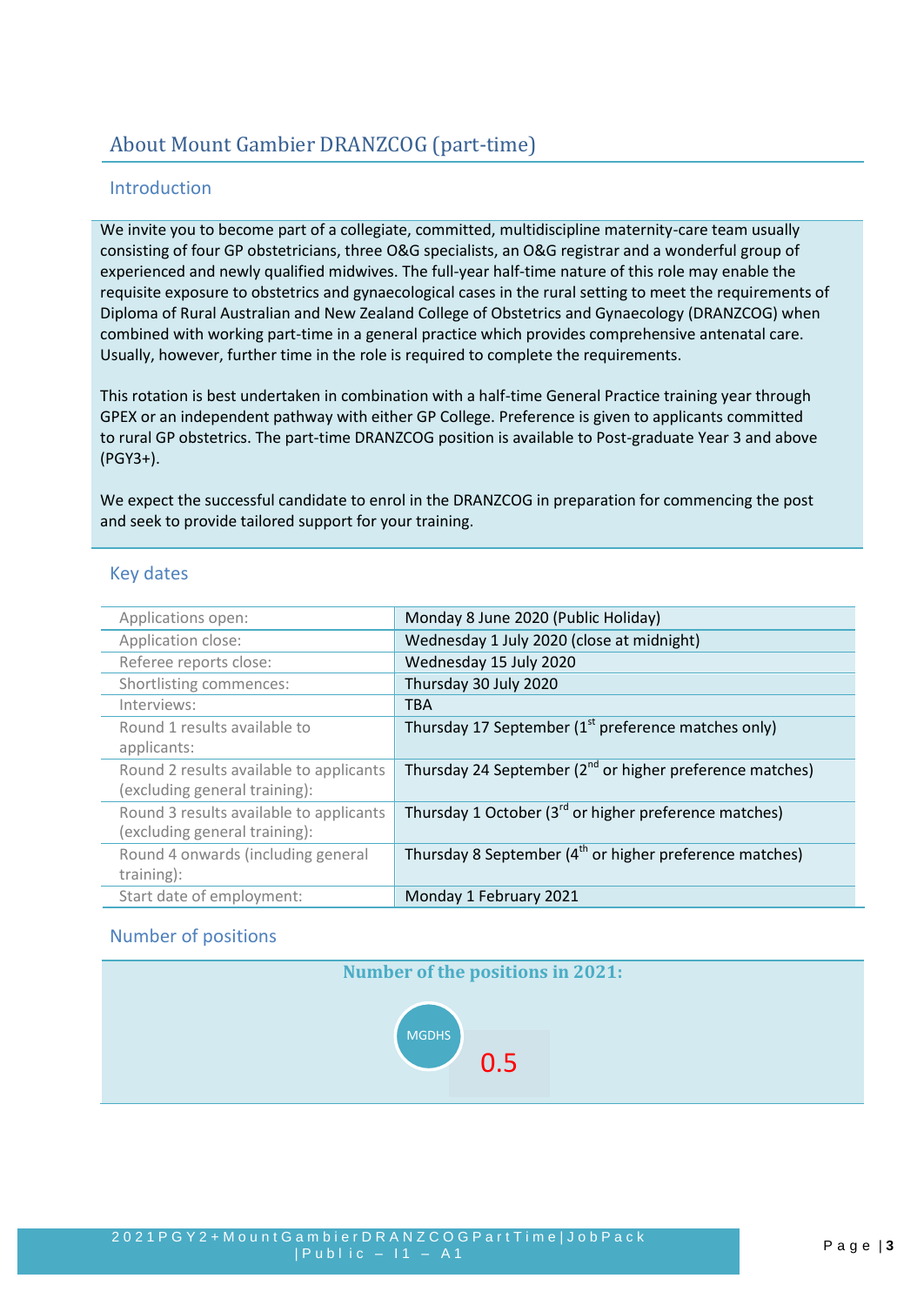## <span id="page-3-1"></span><span id="page-3-0"></span>About LCLHN

Services available within the Limestone Coast Local Health Network are provided throughout the following locations:

- Mount Gambier
- Bordertown
- $>$  Keith
- $>$  Kingston
- > Lucindale
- > Millicent
- $>$  Penola

#### **Mount Gambier and Districts Health Service (MGDHS)**

Limestone Coast residents have access to a wide range of health care services in a number of locations throughout the region. Mount Gambier and Districts Health Service is part of the Limestone Coast Local Health Network. We provide acute services ranging from in-hospital care by local General Practitioners to specialist surgical, obstetric, paediatric and anaesthetic services delivered by Medical Consultants. Services also include accident and emergency care, day and in-patient surgery, mental health services including an in- patient unit, aboriginal health and community health. The Mount Gambier Hospital is the major regional health provider for the lower, mid and upper South East Regions with other facilities located nearby in Bordertown, Keith, Kingston, Lucindale, Millicent, Naracoorte and Penola. The catchment area also extends across the border into Western Victoria.

#### **The Mount Gambier Hospital services and facilities include:**

- Emergency Department including two resuscitation rooms, fast track treatment areas, multiple treatment bays, an infectious isolation room and a separate paediatric area.
- 37 bed Medical Unit including rehabilitation beds.
- 27 bed Surgical Unit.
- $>$  14 bed Level 4 Maternity Unit with 3 birthing suites.
- $>$  2 cot Level 4 neonatal nursery.
- $> 6$  bed Paediatric Unit.
- 6 bed High Dependency Unit.
- 6 bed Mental Health In-patient Unit.
- $>11$  Day Surgery Chairs.
- > 4 Operating Theatres.
- $> 6$  chair Chemotherapy Unit.
- $> 6$  chair Renal Dialysis Unit.
- > 12 room out-patient Consulting Suite.
- 2 out-patient procedure rooms.
- Pre–Admission Clinics**.**

#### **Co–located at the Hospital site are the following services:**

- Mount Gambier Private Hospital 17 bed facility.
- $>$  Benson Radiology.
- $>$  SA Pathology.
- $>$  SA Pharmacy.
- > Country Health Connect.
- $>$  South Australian Dental Services.
- $>$  South East Mental Health Services in-patient, intermediate care, and community based care.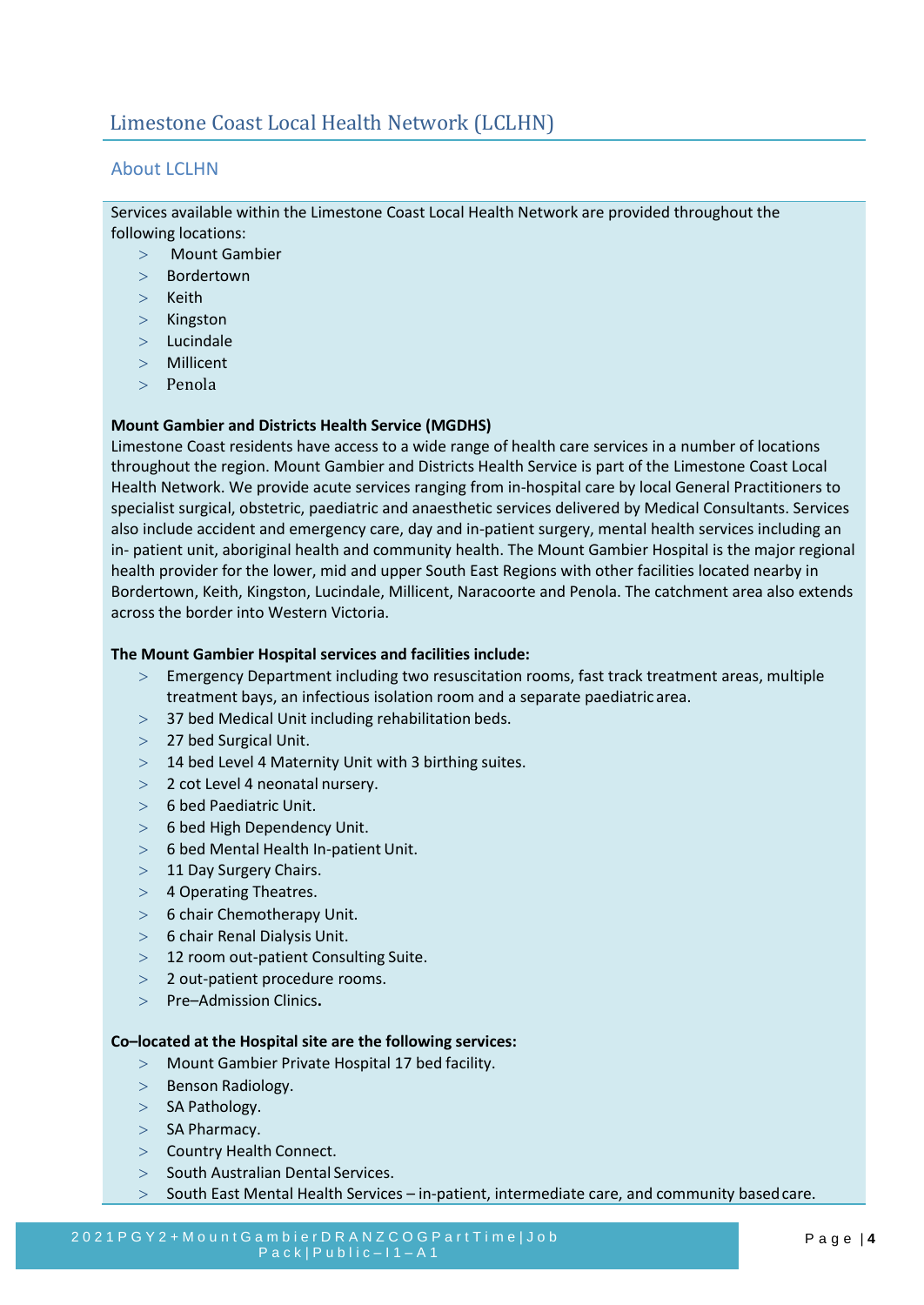- $>$  Drug and Alcohol Services.
- > Rehabilitation Service.
- > Renal Dialysis Service.
- $>$  Chemotherapy Unit.
- Aboriginal Health Services Pangula Mannamurna Aboriginal Corporation (not co-sited but located nearby).

## <span id="page-4-0"></span>What you can expect from LCLHN

| Provide a short overview of<br>the role, what should<br>employees expect? | The Maternity service has over 500 births per year. During this term you<br>will gain clinical and procedural experience in the areas of management<br>of pregnant women and gynaecology under the supervision of local GP<br>obstetricians and their specialist colleagues. This is achieved through<br>rostered time in the maternity ward including some after-hours.<br>Attendance in theatre, outpatient antenatal and gynaecology clinics is<br>also provided. |
|---------------------------------------------------------------------------|----------------------------------------------------------------------------------------------------------------------------------------------------------------------------------------------------------------------------------------------------------------------------------------------------------------------------------------------------------------------------------------------------------------------------------------------------------------------|
| Will I be based at Mount                                                  | You will be based in Mount Gambier for the full year.                                                                                                                                                                                                                                                                                                                                                                                                                |
| Gambier all year?<br>Will I be expected to travel to                      |                                                                                                                                                                                                                                                                                                                                                                                                                                                                      |
| other country locations?                                                  |                                                                                                                                                                                                                                                                                                                                                                                                                                                                      |
|                                                                           |                                                                                                                                                                                                                                                                                                                                                                                                                                                                      |
| What are the key outcomes of                                              | The aim of this program is to provide trainees with sufficient clinical                                                                                                                                                                                                                                                                                                                                                                                              |
| the program?                                                              | experience and supervision support to meet the logbook and work-                                                                                                                                                                                                                                                                                                                                                                                                     |
|                                                                           | based assessments of the DRANZCOG. Candidates will also be supported                                                                                                                                                                                                                                                                                                                                                                                                 |
|                                                                           | to meet the external course requirements and assessments to achieve                                                                                                                                                                                                                                                                                                                                                                                                  |
|                                                                           | their DRANZCOG and set them up to be confident working at the level of<br>a GP obstetrician without independent caesarean section capability.                                                                                                                                                                                                                                                                                                                        |
|                                                                           | Further training will be required to meet DRANZCOG (Adv) requirements.                                                                                                                                                                                                                                                                                                                                                                                               |
| Are contracts renewed every                                               | This position is a 12-month contracted position only.                                                                                                                                                                                                                                                                                                                                                                                                                |
| 12 months? If I want to stay on                                           |                                                                                                                                                                                                                                                                                                                                                                                                                                                                      |
| for an extra year, do I have to                                           | We encourage trainees to join the GP obstetrics roster in Mount Gambier                                                                                                                                                                                                                                                                                                                                                                                              |
| apply again?                                                              | on completion of the DRANZCOG. We provide a transition process where                                                                                                                                                                                                                                                                                                                                                                                                 |
|                                                                           | early career GP obstetricians are shadowed by an experienced GP                                                                                                                                                                                                                                                                                                                                                                                                      |
|                                                                           | obstetrician until they are confident to take on a fully independent role.                                                                                                                                                                                                                                                                                                                                                                                           |
| What are the hours of work                                                | This post requires a commitment of 38 hours per fortnight. Some out-of-                                                                                                                                                                                                                                                                                                                                                                                              |
| and overtime?                                                             | hours work is required within the 38 hours in order to provide continuity                                                                                                                                                                                                                                                                                                                                                                                            |
|                                                                           | of intrapartum care and meet logbook requirements. Normally the 38<br>hours are spread over the fortnight and over 2 or 3 days in each week.                                                                                                                                                                                                                                                                                                                         |
| What education is provided?                                               | The unit has a strong learning focus with frequent ad-hoc tutorials as well                                                                                                                                                                                                                                                                                                                                                                                          |
|                                                                           | as more formal training including:                                                                                                                                                                                                                                                                                                                                                                                                                                   |
|                                                                           | Multidisciplinary PROMPT simulation training.<br>$\rm{>}$                                                                                                                                                                                                                                                                                                                                                                                                            |
|                                                                           | Perinatal review and education meetings.<br>$\geq$                                                                                                                                                                                                                                                                                                                                                                                                                   |
|                                                                           | Regular logbook and learning needs review.                                                                                                                                                                                                                                                                                                                                                                                                                           |
| Indicate how the supervision                                              | Each day there is a named GP Obstetrician who will provide direct clinical                                                                                                                                                                                                                                                                                                                                                                                           |
| will be provided, will this vary                                          | supervision. Overall supervision is provided by the Director of the                                                                                                                                                                                                                                                                                                                                                                                                  |
| from rotation to rotation?                                                | Obstetrics and Gynaecology Department.                                                                                                                                                                                                                                                                                                                                                                                                                               |
|                                                                           |                                                                                                                                                                                                                                                                                                                                                                                                                                                                      |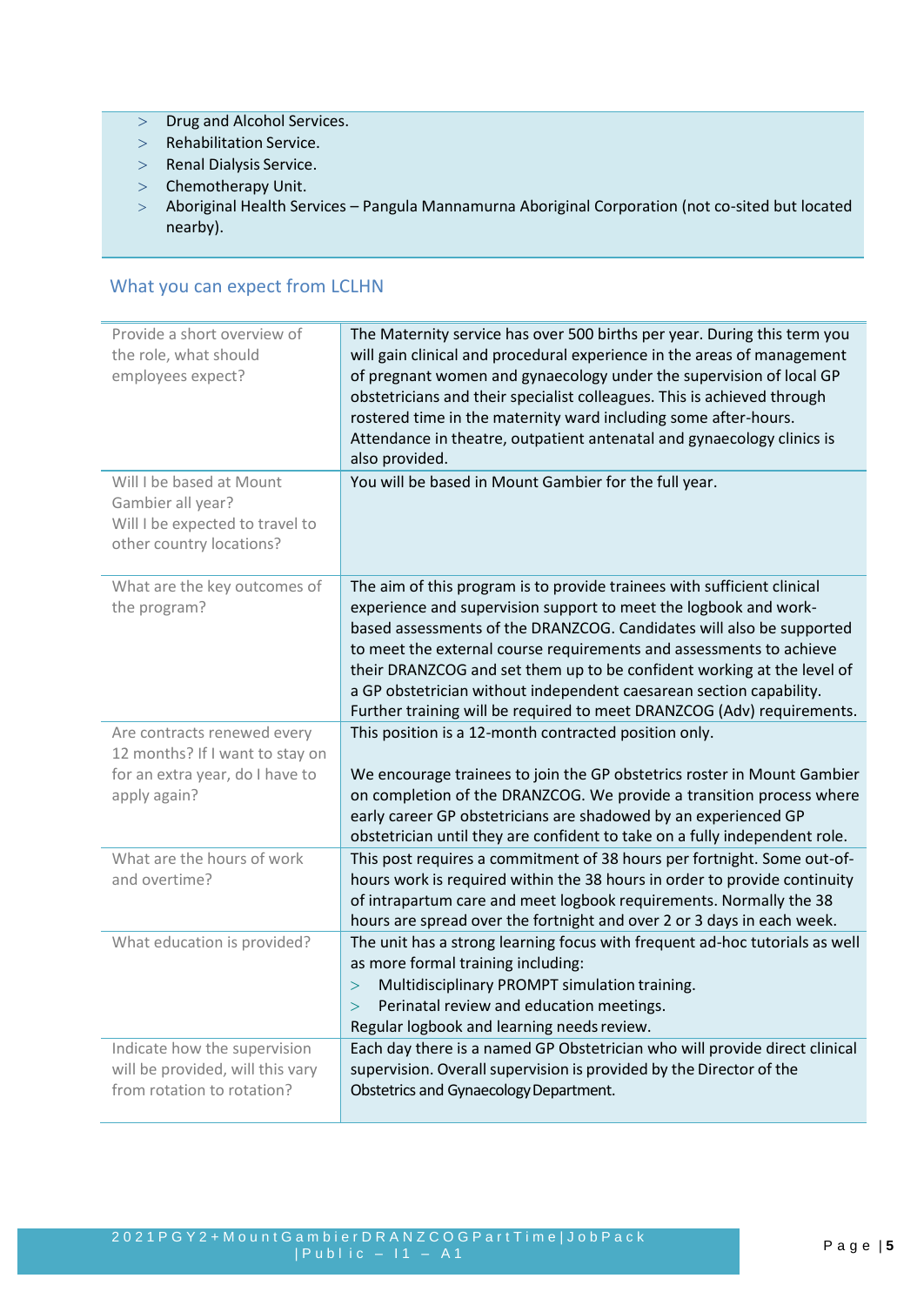| What other supports are<br>provided?                    | The medical education unit have an open door policy where trainees<br>are welcome to discuss any issues or concerns. The DCT and MEO also<br>arrange confidential beginning and end of year appraisals as a formal<br>time for trainees to ask for advice/support, highlight any concerns,<br>discuss career pathways, and provide feedback about the training<br>program.       |
|---------------------------------------------------------|----------------------------------------------------------------------------------------------------------------------------------------------------------------------------------------------------------------------------------------------------------------------------------------------------------------------------------------------------------------------------------|
| Will the TMO supervise<br>interns/others in their role? | No.                                                                                                                                                                                                                                                                                                                                                                              |
| What pathways are there<br>after the year is completed? | Trainees are encouraged to see this post as a step in their pathway<br>to providing rural generalist services to a community in rural South<br>Australia. This position can articulate with:<br>Other local training positions including AST in Emergency Medicine<br>or General Practice.<br>DRANZCOG (Adv) positions in South Australia such as in<br>$\geq$<br>Murray Bridge. |

## <span id="page-5-0"></span>Rotations at LCLHN

This post is based in the Maternity Ward at Mount Gambier Hospital for the full calendar year. It is not expected that other rotations will be allocated during this period.

## <span id="page-5-1"></span>Selection into Mount Gambier DRANZCOG

## <span id="page-5-2"></span>About the selection panel

The selection panel for this post usually includes an RANZCOG accredited GP obstetric supervisor, a member of the specialist team in the unit and a member of staff from the TMO unit from the Mount Gambier campus of Flinders University Rural Health South Australia. A member of the relevant training provider may also be present.

## <span id="page-5-3"></span>Eligibility

Both Australian trained candidates currently in PGY3+ and International Medical Graduates who have general registration and who will have at least 3 years clinical experience on commencement are eligible to apply for this role. Candidates must have Australian Working Rights to be eligible to apply. Candidates must be available to work for a 12 month part-time contract commencing on 3 February 2020.

### <span id="page-5-4"></span>Skills and knowledge required for the role

Prerequisite obstetrics and gynaecology knowledge at final year medical student level is assumed.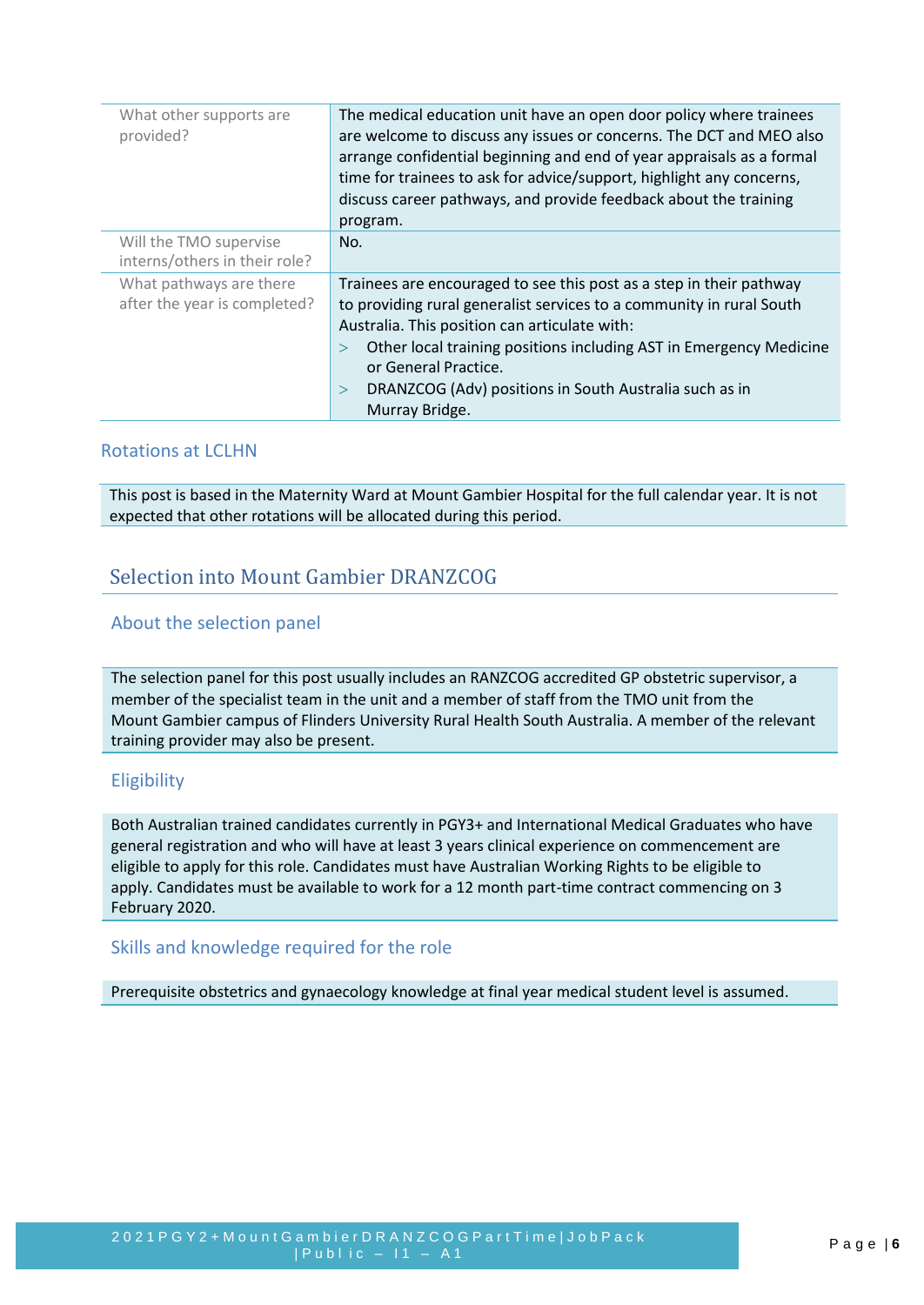# <span id="page-6-0"></span>Selection Process

## <span id="page-6-1"></span>Our approach to selection

- At a minimum the selection process will involve assessing your:
- $>$  Curriculum Vitae.
- $>$  Answers to application short answer questions,
- $>$  Referee reports.
- $>$  Appropriate completion and submission of required documentation and
- $>$  An interview.

All applications will be scored/ranked for shortlisting. Up to five people will be shortlisted for interview. Shortlisted applicants will be invited to a face-to- face or video conference interview, and in some circumstances this can be conducted via teleconference.

SA Health will match the highest ranked candidate to this position.

## <span id="page-6-2"></span>Your application

Your application must include:

- $>$  An application addressing the selection criteria (see below).
- > A curriculum vitae.
- Contact details from two referees in Australia who have worked with you in a clinical setting.

## <span id="page-6-3"></span>Curriculum vitae

Curriculum vitae should include:

- $>$  Contact details including email and mobile phone number.
- Qualifications and academic achievements.
- $>$  Clinical achievements
	- o All jobs / clinical placements since completing medicalschool.
	- o Any rural clinical experiences since commencing medicalschool.
- > Personal Development
- Activities which demonstrate your interest in and commitment to rural practice and GP obstetrics.

### <span id="page-6-4"></span>Cover letter

<span id="page-6-5"></span>Not required

### Other application questions

You will be required to answer the following question in the application form:

1. In no more than 500 words, describe your experience relevant to and interest in rural generalist practice.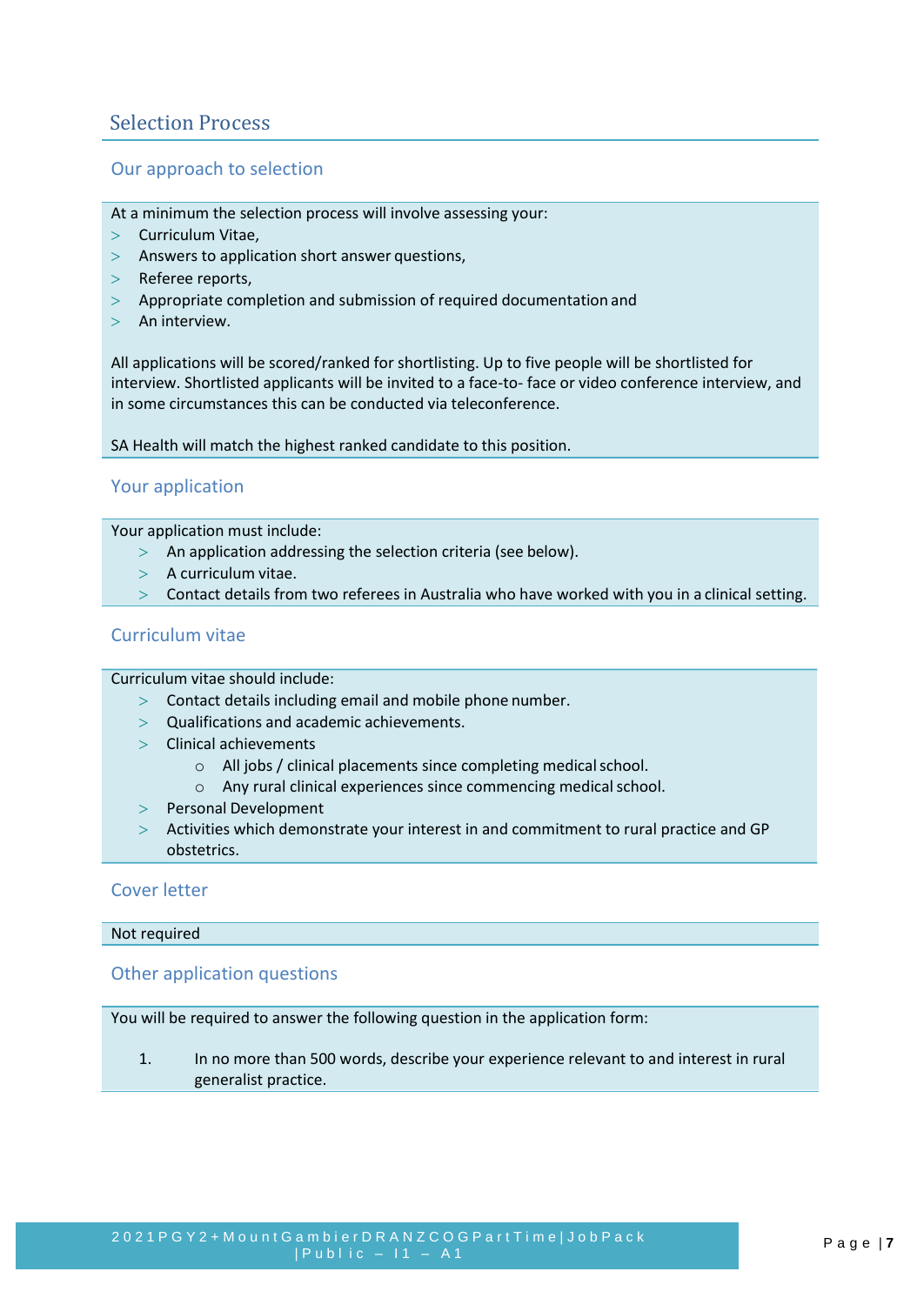## <span id="page-7-0"></span>Interview

Applicants who are shortlisted for an interview will be notified by mobile phone and/or email.

The intention of the interview is to ensure that they are the best fit for the role. Interview is likely to include invitation to describe previous experiences and some scenario-based questions with the aim to evaluate candidates against selection criteria which include:

- 1. Demonstrated ability to thrive in the rural context.
- 2. Highly effective communication and collaboration skills in the clinical setting.
- 3. Ability to succeed in attaining DRANZCOG in this post.

## <span id="page-7-1"></span>**Contacts**

| <b>LCLHN</b>                                 |                                                  |
|----------------------------------------------|--------------------------------------------------|
| <b>GP Obstetrics Term Supervisor</b>         | Name: TBA                                        |
| Mount Gambier and Districts Health Service   | <b>Fmail: TBA</b>                                |
|                                              | Phone: TBA                                       |
| Workforce enquiries - Mount Gambier Hospital | Name: Kristy Overmaat                            |
| <b>Medical Administration</b>                | Email: kristy.overmaat@sa.gov.au                 |
| Mount Gambier and Districts Health Service   | Phone: 8721 1617 (9.00am $-$ 3.00pm Mon $-Fri$ ) |
|                                              |                                                  |
|                                              | Name: Tracy Brown                                |
|                                              | Email: tracy.brown2@sa.gov.au                    |
|                                              | Phone: 8721 1572 (8:30am $-$ 4:00pm Mon $-$ Thu) |
|                                              | Name: Krystn Agnew                               |
|                                              | Email: Krystn.Agnew@sa.gov.au                    |
|                                              | Phone: 8721 1522 (8:30am $-$ 4:00pm Thu & Fri)   |
| Director of Clinical Training                | Name: Dr Michelle McIntosh                       |
| Mount Gambier Trainee Officer Medical Unit   | Fmail:                                           |
|                                              | michelle.mcintosh@flinders.edu.au                |
|                                              | Phone: 8726 3999                                 |

### <span id="page-7-2"></span>Role Description

[View Role Description here](https://www.samet.org.au/wp-content/uploads/2017/03/DRANZCOG-Trainee-Role-Description.pdf)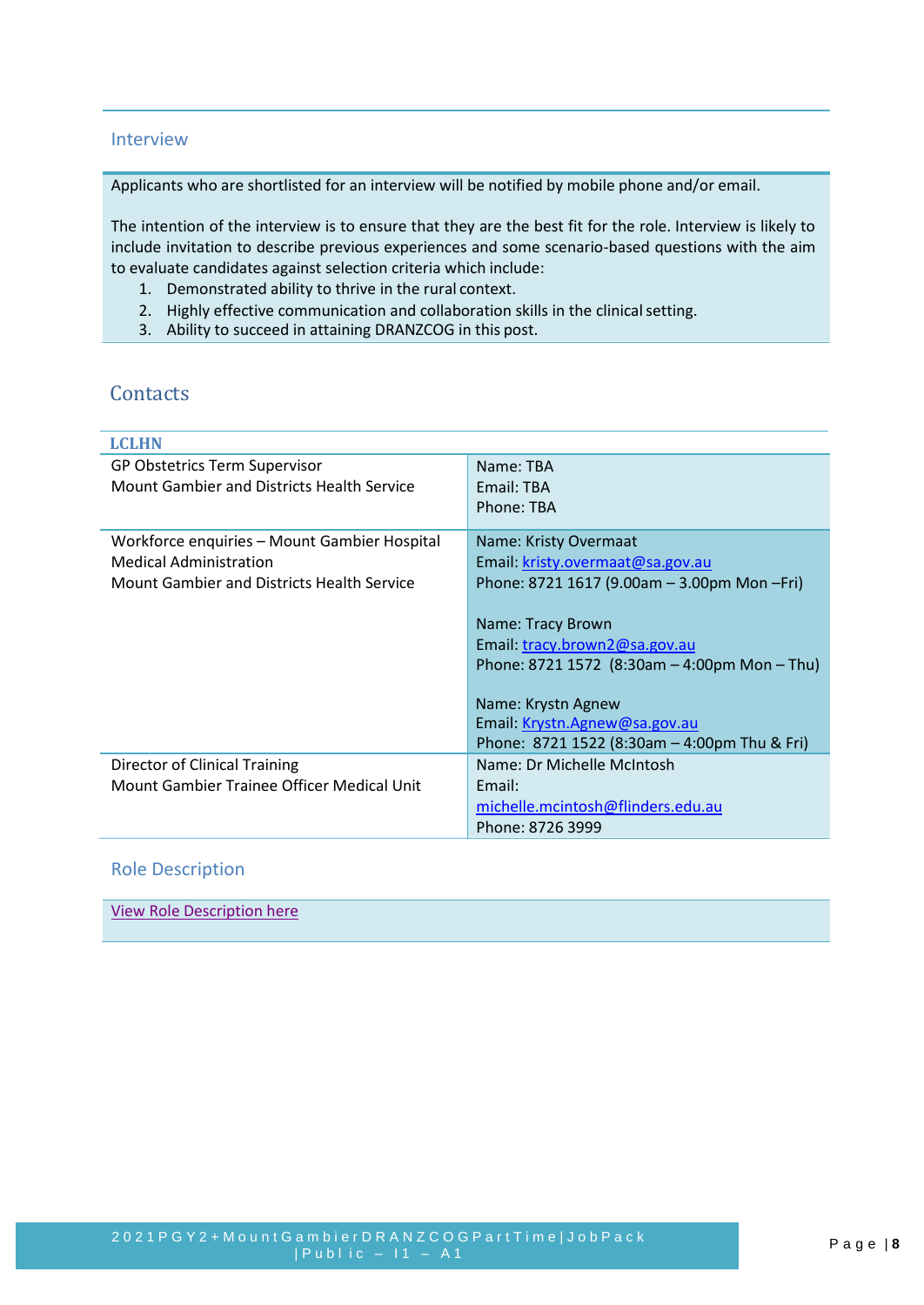## <span id="page-8-0"></span>Frequently Asked Questions

### **I am unsure about moving to the country. Can I visit to look at the facilities prior to finalising my preferences?**

We would encourage you to visit our beautiful city and enjoy the rural hospitality. Please let us know if you are planning a visit so that we can facilitate this, for example, with a tour of the hospital and Rural Clinical School, and point you in the direction of touring and entertainment. Mount Gambier lays half way between Adelaide and Melbourne, but that's not the only reason we're perfectly centred. Mount Gambier strikes the ideal balance between the vibrant lifestyle of a big city and comforts of a small town, between cultural progress and tradition, and between modern conveniences and the preservation of natural beauty – be it our iconic blue lake, or our many caves, sinkholes and parks.

#### **Will accommodation be provided?**

You will need to arrange your own accommodation. Real estate agents can assist you with this. You will find rentals very affordable compared with the metropolitan area.

#### **Will I be supported with relocation expenses?**

We appreciate that moving house can put a strain on your finances, particularly prior to starting your new job. Please contact us to discuss what relocation support may be available and what documentation you will need to supply.

#### **Will I need my own transport?**

Mount Gambier is a rural city of over 25,000 people. Some sort of private transport is highly recommended as the city is spread over quite a large area. Most locations are only 3-8 minutes away by car, 10-15 by bicycle. There is a limited public transport system (bus) which runs primarily between 9am and 5pm.

#### **Do I need to arrange for a carpark?**

The good news is that parking in all of Mount Gambier is currently free of charge. Some areas require permits and time limits, but generally it is easy to park in or around the Hospital and University precinct. There is a secure staff car park on the Hospital site.

### **Can I get decent coffee and food in Mount Gambier?**

Yes and yes. There is a wide range of cuisines on offer and real baristas. Several farmers and craft markets operate regularly throughout the South East. Nearby are premium wine growing regions. The problem will be what to choose! The hospital has a fantastic chef run café on site with its own good coffee and good food – the ideal place to catch up with some of the other doctors on site.

#### **Can I get my cultural fix of theatre, music and cinema?**

The benefits of being half way between Adelaide and Melbourne are that shows stop here to perform. Don't expect Madonna, but entertainers such as our own Louise Adams and Kasey Chambers have all recently dropped in. Adelaide Fringe in Mount Gambier is a month long program of spectacular performances and visual arts events in Mount Gambier as part of the Adelaide Fringe and brings the streets to life throughout the last weekend in February through mid-March. Mount Gambier is the home of the James Morison Jazz Academy and this Generations in Jazz is a spectacular gathering on the outskirts of the city and not only attracts the jazz legends of today, but the bright stars of tomorrow, bringing together up to 4400 of Australia's most talented musicians, along with a growing list of global artists. Generations in Jazz represents a wonderful opportunity to listen, perform, respect, and develop a true appreciation for a truly wonderful sound, and be part of a commitment to furthering jazz in